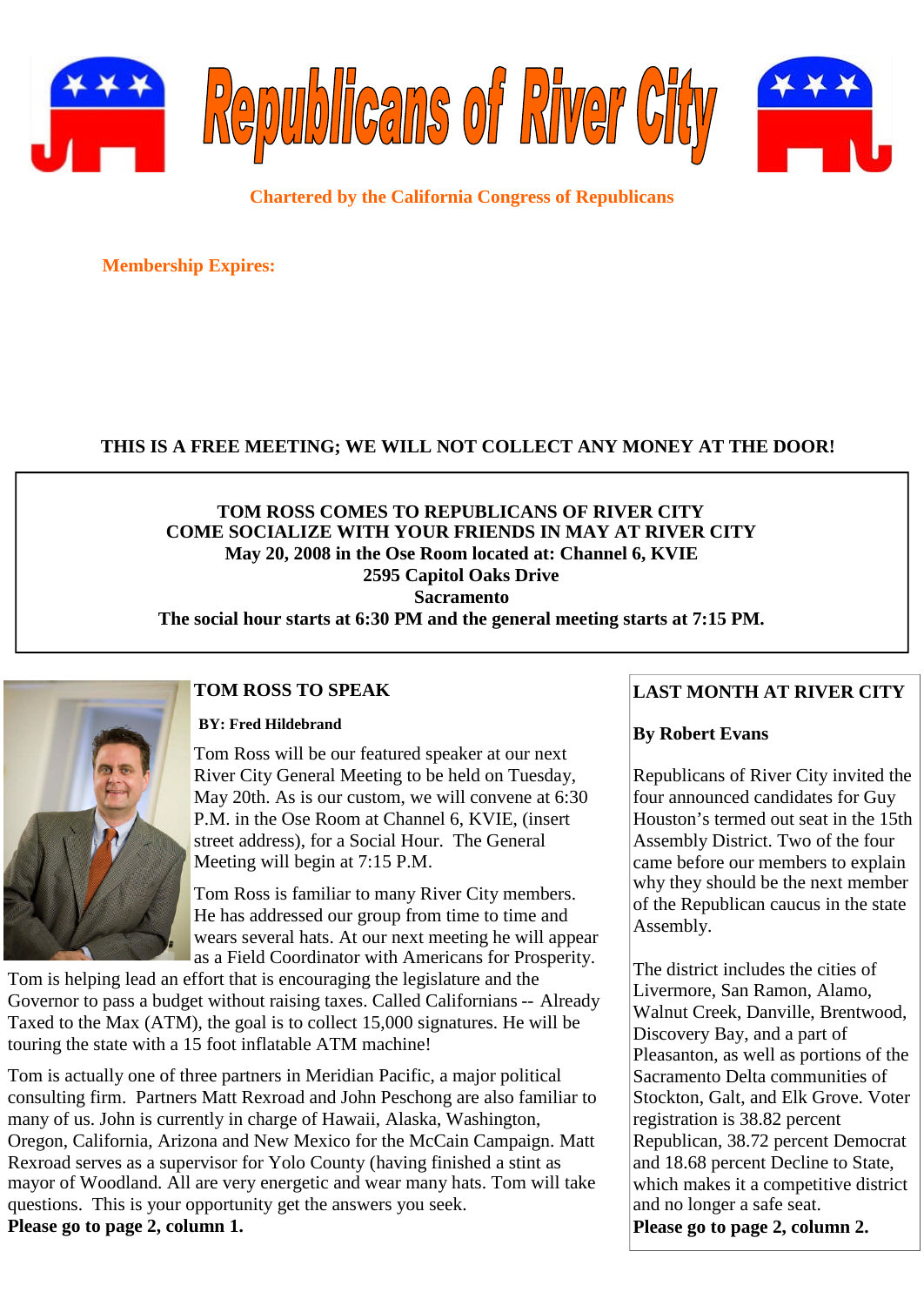# **TOM ROSS TO SPEAK**

Tom Ross is a partner at Meridian Pacific, Inc.

With more than 15 years of combined legislative, political and public relations experience, Tom has transformed his status as a skilled Republican operative into one of California's leading political strategists. He specializes in coalition building, campaign and issue management, creative development and strategic planning.

Prior to becoming a partner at Meridian Pacific, Tom ran his own successful political consulting firm that helped steer a statewide voting modernization bond to victory as well as defeating an anti-business ballot measure in San Francisco. Simultaneously, he successfully managed several local and regional campaigns.

While at Meridian Pacific, he's been responsible for major statewide coalition building efforts for numerous propositions, developing winning strategies for local ballot measures and coordinating message development for pro-business issues. He continues to work with federal, state and local candidates.

Tom is a graduate of Gonzaga University in Spokane, Washington. He and his wife Shannon live in Sacramento with their two daughters, Fiona and Amelia.



# **Page 2 LAST MONTH AT RIVER CITY** wants to improve education by

The two candidates who spoke to our members were Judy Lloyd, who coowns Altamont Solutions, a Pleasanton-based custom software company and Robert Rao, a Livermore rancher and businessman.

Judy Lloyd said she would fight to ensure our tax dollars are spent wisely and that our state government lives within its means. She said she will only vote for balanced budgets. In addition, Judy said she'd demand every student learn to read, write, speak English and do basic math before they graduate and that school should be free of crime, drugs, and gangs while holding everyone in the education system accountable. Principals and school administrators need to prove they can lead and get results. She plans to continue the effort of Assembly Members Lynne Leach and Guy Houston's multi-year effort to fight for fair funding for the schools in the 15th. She has a plan to get the transportation dollars the  $15<sup>th</sup>$ needs to end gridlock. Judy said she wants to secure the border, get more law enforcement services for the district, encourage innovation and small business by fighting against attempts to over regulate technology and small businesses and will uphold the Reagan legacy and restore fiscal discipline in California.

Robert Rao said he will work to stop spending and cut the waste out of government by balancing the budget, cut wasteful, pork-barrel spending, focus on priorities, including highways, public safety, schools, and a secure border without tax increases. To accomplish all this, he wants the legislature to justify spending and to require every government program to be audited for efficiency and effectiveness in order to end programs that provide little or no benefit to taxpayers. He opposes raising taxes and wants legislators to exercise fiscal restraint. Robert also

eliminating complex, conflicting or obsolete laws, to strengthen local control and to require the State to provide full funding for any additional mandates it puts on local schools and to retain English as the primary language of the State. As a businessman, Robert said small businesses are under constant threat of increased taxes and fees, predatory lawsuits, and bureaucratic regulations. He will oppose raising taxes, end lawsuit abuse, end red tape and reduce regulations and protect and further Governor Schwarzenegger's Workers' Compensation reforms. Finally, Robert spoke about transportation, where he wants to fix Highway 4, end the gridlock at the 580/680 interchange, extend Vasco Road to four lanes with a solid barrier the full length, extend BART into Livermore and Brentwood and improve and widen the C Street overpass in Galt.

Mayor Abram Wilson and Dr. Scott Kamena did not attend our meeting.

At the close of the meeting, it was moved and seconded to endorse Judy Lloyd for the  $15<sup>th</sup>$  Assembly seat. The members attending voted unanimously to endorse Judy.

#### **HERE ARE SOME STATISTICS THAT YOU MAY NOT HAVE SEEN**

By Robert Evans

U.S. Active Duty Military Deaths, by cause of death:

#### 2001

Total: 891; Accident: 437; Hostile Action: 3; Homicide: 49; Illness: 185; Self Inflicted: 140; Terrorist Attack: 55; Undetermined: 22.

### 2006

Total: 1,858; Accident: 465; Hostile Action: 753; Homicide: 30; Illness: 205; Self Inflicted: 155; Terrorist Attack: 0; Undetermined: 250.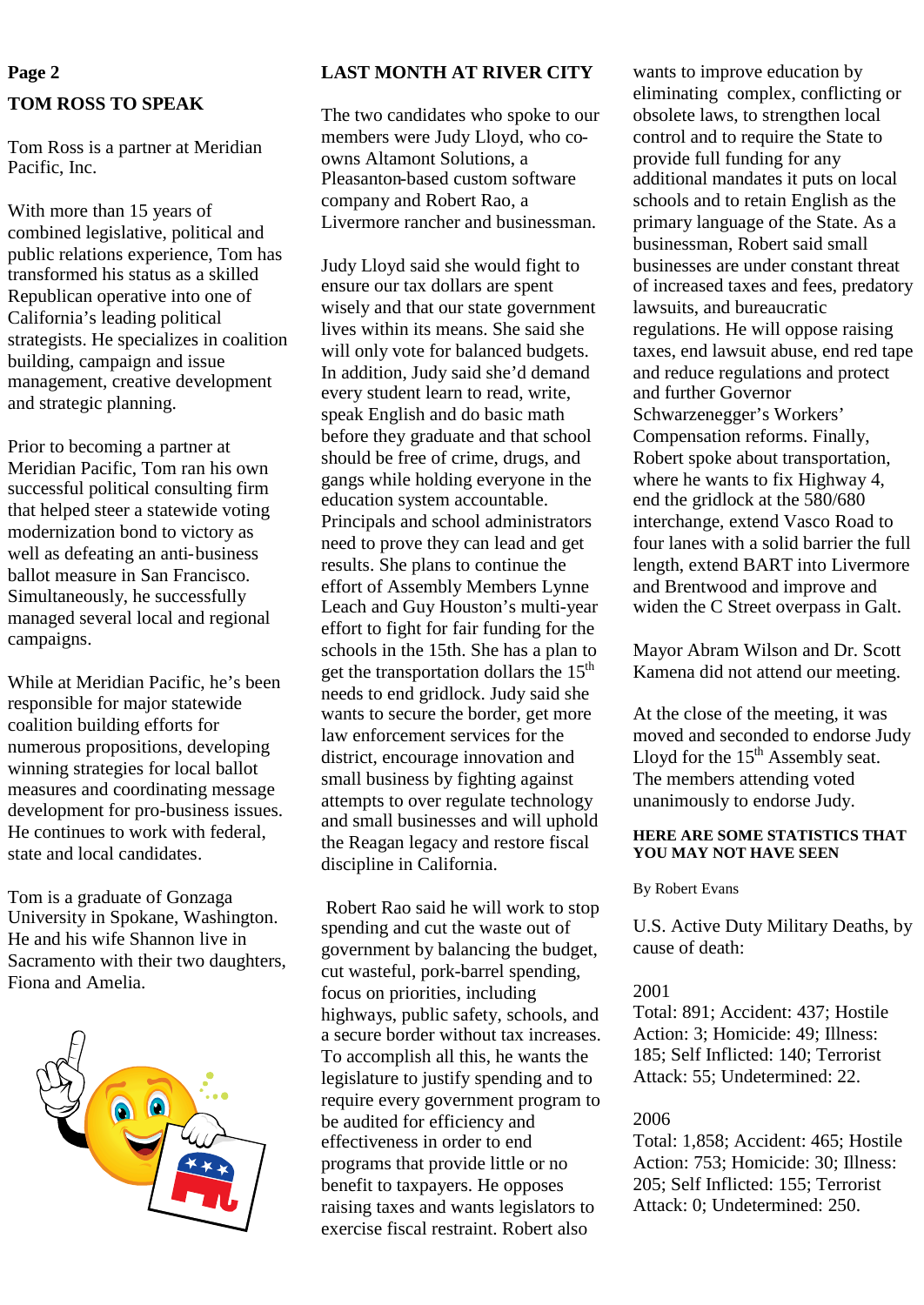# **Page 3 IN MY OPINION:**

#### **RESTORING PRIVATE PROPERTY RIGHTS by Christopher Angle**

On June 3, the voters in California will go to the polls and cast a vote as to whether or not to restore private property rights in this state.

This issue is far more important than who will be the next President, because it goes to the heart of what America is all about. Since the infamous Kelo v. City of New London decision, the private property owner has been at the mercy of local political winds, as to whether or not his property would be able to be obtained by another private entity through government coercion. Prior to Kelo, the government's power of eminent domain could only be used to take property for public use such as roads, libraries, etc.

The idea that government can seize private property for the benefit of politically connected people echoes of feudalism, where the peasants were at the mercy of the lords.

After the Kelo decision, government (local, state, and federal) has become the lord who can take your property and give it to various supporters. The fact that the government must give the property owner some compensation does not mitigate the fact that one can be forced to give up property involuntarily. This does not even take into account the fact that government compensation can often fall below the true market value of the property.

The fact that government uses eminent domain to clear up blighted areas and provide other benefits is not the point. Government decisions always provide benefits to somebody. The question is whether or not we want government to have

the power to force private citizens to part with their property involuntarily for something other true public purposes.

It is clear that the California Legislature will not do its duty and correct this problem. Proposition 98, "The California Property Owners & Farmland Protection Act", deserves your support.

**(Editor Note: Republicans of River City has endorsed Prop 98.)**



**Violet Moberly**

Last month, our "raffle lady" Violet Moberly passed away after suffering a massive stoke at her home.

We all loved and, more importantly, we all respected Vi for her commitment to this Nation, this State, and to Republicans of River City.

We could ALWAYS count on Vi to come to our meetings, prepared, and willing to do whatever was needed to make the meetings a success. I know that all of our members will miss Vi. She was, not to put too fine a point on it, a GREAT GAL.

# **DID YOU KNOW**

Did you know you can now pay your River City dues on line?

It's easy. Just set your computer browser to REPUBLICANS OF RIVER CITY, click on JOIN, and fill out the form. Then click on the SUBMIT button and fill in the credit card information.

# **HAVE A LAUGH**

## THE LAST OF DISORDER IN THE **COURT**

ATTORNEY: Is your appearance here this morning pursuant to a deposition notice which I sent to your attorney?

WITNESS: No, this is how I dress when I go to work.

ATTORNEY: Doctor, how many of your autopsies have you performed on dead people? WITNESS: All my autopsies are performed on dead people. Would you like to rephrase that?

ATTORNEY: Do you recall the time that you examined the body? WITNESS: The autopsy started around 8:30 p.m. ATTORNEY: And Mr. Denton was dead at the time? WITNESS: No, he was sitting on the table wondering why I was doing an autopsy on him!

ATTORNEY: Doctor, before you performed the autopsy, did you check for a pulse? WITNESS: No. ATTORNEY: Did you check for blood pressure? WITNESS: No. ATTORNEY: Did you check for breathing? WITNESS: No. ATTORNEY: So, then it is possible that the patient was alive when you began the autopsy? WITNESS: No. ATTORNEY: How can you be so sure, Doctor? WITNESS: Because his brain was sitting on my desk in a jar. ATTORNEY: I see, but could the patient have still been alive, nevertheless? WITNESS: Yes, it is possible that he could have been alive and practicing law!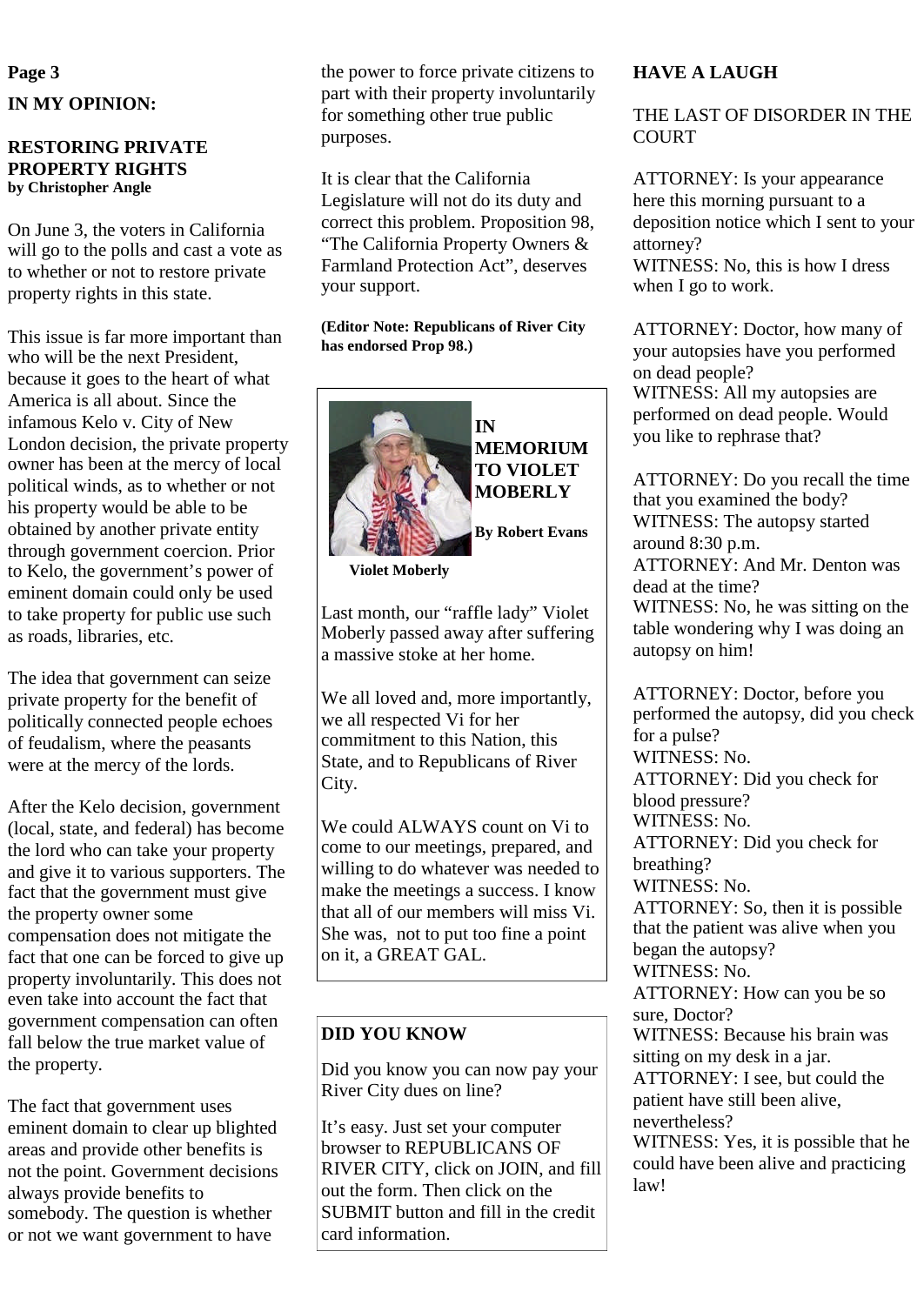#### **Page 4**

**SOLAR ENERGY FIRMS LEAVE WASTE BEHIND IN CHINA** (PART 3) **By Ariana Eunjung Cha Washington Post Foreign Service Sunday, March 9, 2008**

In 2005, when residents of Li's village, Shiniu, heard that a new solar energy company would be building a factory nearby, they celebrated.

The impoverished farming community of roughly 2,300, near the eastern end of the Silk Road, had been left behind during China's recent boom. In a country where the average wage in some areas has climbed to \$200 a month, many of the village's residents make just \$200 a year. They had high hopes their new neighbor would jump-start the local economy and help transform the area into an industrial hub.

The Luoyang Zhonggui factory grew out of an effort by a national research institute to improve on a 50-year-old polysilicon refining technology pioneered by Germany's Siemens. Concerned about intellectual property issues, Siemens has held off on selling its technology to the Chinese. So the Chinese have tried to create their own.

Last year, the Luoyang Zhonggui factory was estimated to have produced less than 300 tons of polysilicon, but it aims to increase that tenfold this year -- making it

China's largest operating plant. It is a key supplier to Suntech Power Holdings, a solar panel company whose founder Shi Zhengrong recently topped the list of the richest people in China.

Made from the Earth's most abundant substance -- sand -- polysilicon is tricky to manufacture. It requires huge amounts of energy, and even a small misstep in the production can introduce impurities and ruin an entire batch. The other main challenge is dealing with the waste. For each ton of polysilicon produced, the process generates at least four tons of silicon tetrachloride liquid waste.

When exposed to humid air, silicon tetrachloride transforms into acids and poisonous hydrogen chloride gas, which can make people who breathe the air dizzy and can make their chests contract.

While it typically takes companies two years to get a polysilicon factory up and running properly, many Chinese companies are trying to do it<br>in half that time or less said Richard in half that time or less, said Richard Winegarner, president of Sage Concepts, a California-based consulting firm.

As a result, Ren of Hebei Industrial University said, some Chinese plants are stockpiling the hazardous substances in the hopes that they can figure out a way to dispose of it later: "I know these factories began to store

#### **Republicans of River City Board of Directors:**

Carl Burton, President Marian Higdon, Director 1st Vice President Fred Hildebrand, Director Betty Axup, 2nd Vice President Mary Pearson, Director William Chan, Membership Secretary Al Rogel, Director Robert Evans, Treasurer John Signorotti, Director Paul Green, Past President Barbara Sullivan, Director George Bradshaw, Director Cambria King, Director Richard Eigenheer, Director Florin Ciuriuc, Associate Director Ed Gorre, Director Marko Mlikotin, Associate Director

silicon tetrachloride in drums two years ago."

Pro-EnerTech's Shi says other companies -- including Luoyang Zhonggui -- are just dumping wherever they can.

To be continued.



P. O. Box 1776 Carmichael, CA 95609-1776

Editor: Robert Evans Telephone 359-5741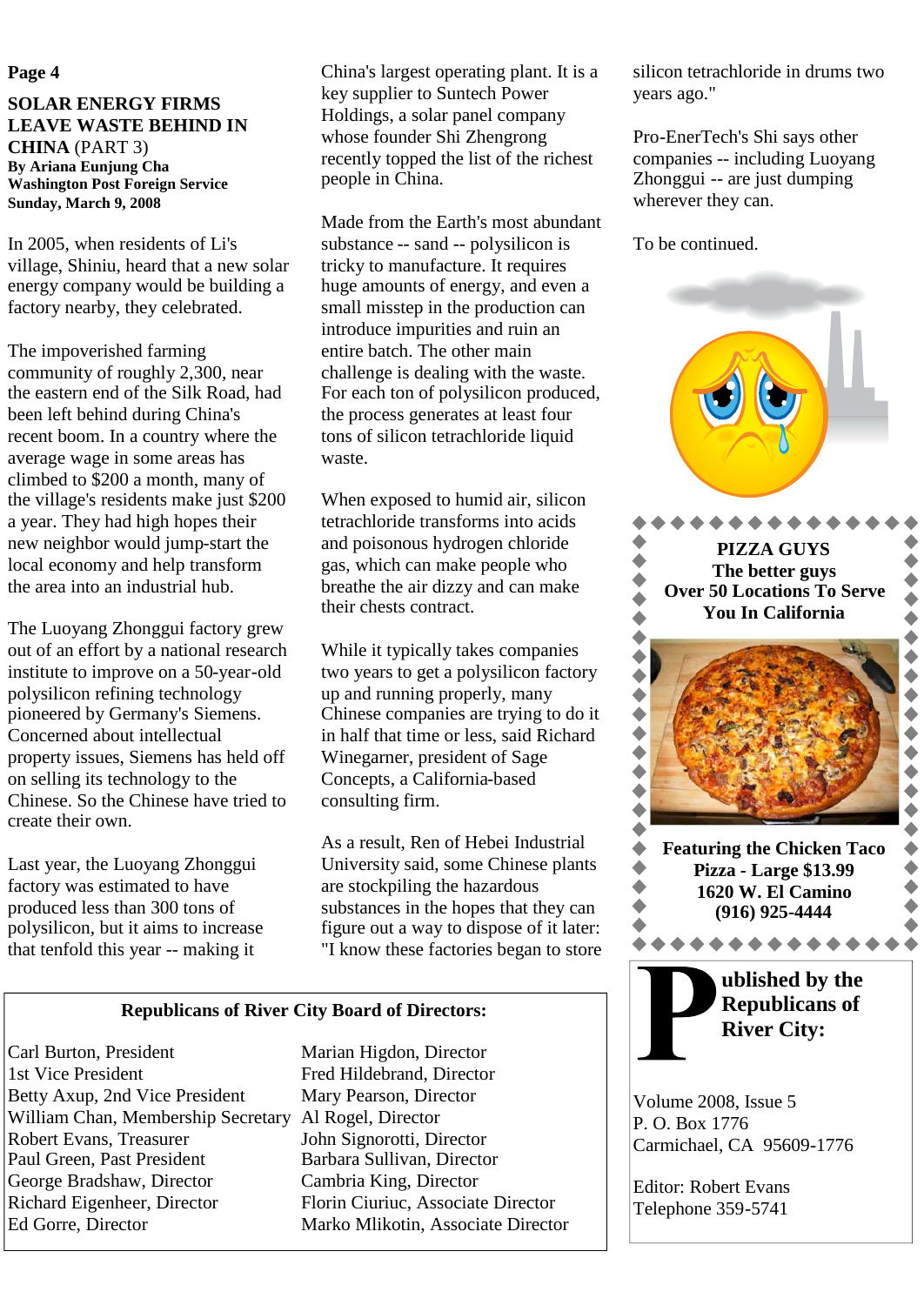

Arnold

## **THE GOVERNOR'S CORNER**

**EXCERPTS OFGOV. SCHWARZENEGGER'S PREPARED REMARKS AT MAY REVISION PRESS CONFERENCE** 

"Today I am presenting the Legislature with my revised budget proposal for fiscal year 2008-09." … "As everyone knows, we are facing an extremely tough budget year."

"With the sub-prime mortgage crisis and the stalled national economy, our revenues have flattened out. And because of our dysfunctional budget system, spending goes up no matter what." … "On top of that, we don't have a Rainy Day Fund to soften the blow in down years like this one. So, when I proposed my 2008-09 budget in January, we were facing a \$14.5 billion deficit. Had we not done anything about it, with the economy continuing to decline, the deficit would now be \$24.3 billion." … "I declared a fiscal emergency and the Legislature did a great job making cuts in a special session. But the problem we face today is still \$17.2 billion, so our crisis is real and it is very serious."

"Now, the other thing you will recall about my January budget proposal is that I included 10 percent across-theboard cuts to balance the books. But as the deficit grew, I knew we could not solve this crisis by cuts alone. I said we had to get creative and find new revenues, without raising taxes and I will explain in a moment exactly how we did that. In the meantime, I also traveled up and down the state to shine a spotlight on the need for budget reform and to hear about the people's ideas and concerns. Because the cold, hard truth is we cannot continue to run our state like this, where there is no

connection between revenues and expenditures." … "And there was no mistaking what I heard time and time again. It was loud and clear. The people of California want us to live within our means, just as they must in their businesses and families. **Page 5** connection between revenues and "Future governors and Legislatures"

> "My May Revision reflects some of those concerns. For starters, I am very happy to say that the budget I am releasing today fully funds Proposition 98, at \$56.8 billion, which allows us to raise per pupil spending for the 5th year in a row. This budget also keeps our state parks open. And it does not release inmates early." … "And once again, also for the 5th year in a row, it holds the line on taxes. By calling for a constitutionally required Rainy Day Fund, it also fixes the systemic problems that are so damaging to our state and our people."

> "Now, the critical element to making this budget work, now and into the future, is budget reform. As you all know, over time our revenues grow at a very healthy rate. Over the last decade, for instance, revenues have increased an average of 5 % per year. But in one of those years, revenues shot up 23 percent. Then they went flat. Another year, they grew 14 percent. Then flat again this year. No other big state has such volatile upand-down revenues. But this rollercoaster revenue problem has a simple solution: If we save money during the above-average years, we will have enough money for the belowaverage years." … "The Rainy Day Fund I first called for in January would stop Sacramento from spending all the money that comes in when revenues spike. And when our revenues fall below a rolling 10-yearaverage we would use the Rainy Day Funds to smooth out revenues, so we would not have to make severe cuts in programs. If this reform had been enacted in 1998, we would not be facing such a massive budget problem today."

may still face tough choices, but with a Rainy Day Fund, they should never be this extreme. And Sacramento would not have been able to use onetime spikes in revenues to pump up so many permanent programs.

"But what about this year? We don't even have a mandatory Rainy Day Fund yet, let alone money in it to avoid deep cuts. This is where the California Lottery comes in. We chose the Lottery because it has been an under-performing asset. So we will modernize the Lottery and go to voters in November, asking them to approve both a constitutional amendment establishing the Rainy Day Fund and plans to securitize future Lottery revenues." … "We believe that would generate \$15 billion over three years, all of which would flow into the new Rainy Day Fund. And from there, the money would be drawn down into the General Fund to stabilize revenues for the 2008-09 budget. Of course, we would do this in a way so education would still get its current level of Lottery proceeds. That allows us to be in the black fully fund Proposition 98 and make other modifications from our January proposal." … "We are confident that our plan will work. But to be extra prudent, I am also proposing a onetime fail-safe mechanism. An insurance policy we hope to never use. If revenues fall short, or if this doesn't get approved by voters in November, a one-time trigger would temporarily increase the state sales tax by one percent." … "But in the unlikely event that the trigger is pulled, the tax would be temporary. This is very similar to something former Governor George Deukmejian used in 1983, when he also faced an economic slowdown. And the good thing about this is that after the tax increase ends the money automatically gets rebated to taxpayers."